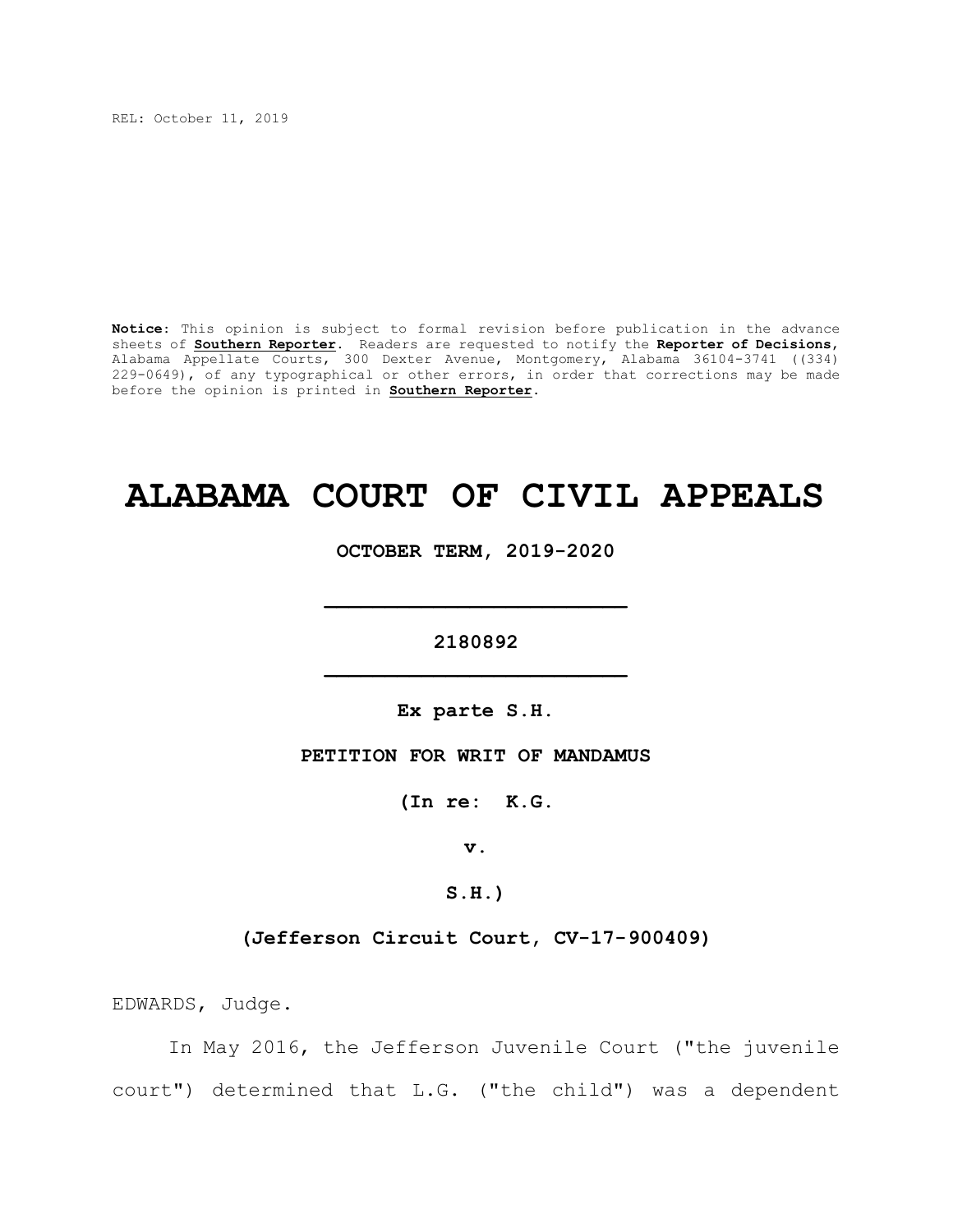child and awarded custody of the child to S.H. ("the maternal grandmother"). At that time, according to the 2016 judgment, both of the child's parents were deceased. In February 2017, K.G. ("the paternal grandmother") instituted in the Jefferson Circuit Court ("the circuit court") an action against the maternal grandmother in which the paternal grandmother sought to establish grandparent visitation pursuant to the Grandparent Visitation Act ("the GVA"), Ala. Code 1975, § 30- 3-4.2. The maternal grandmother filed a motion to dismiss the paternal grandmother's action in March 2017, which motion she renewed in July 2017 and in March 2019. $<sup>1</sup>$  On July 2, 2019, the</sup> circuit court entered an order denying the maternal grandmother's motion to dismiss; in that same order, the circuit court awarded the paternal grandmother pendente lite grandparent visitation pending a trial to be held in January 2020. The maternal grandmother filed in this court a petition for the writ of mandamus on August 5, 2019. Although we

<sup>&</sup>lt;sup>1</sup>During the pendency of the action, the parties reached a pendente lite agreement regarding visitation with the aid of the child's guardian ad litem. An August 2018 order incorporating the terms of the pendente lite agreement indicated that neither the pendente lite agreement nor the order would be used to prejudice either party regarding the merits of the action. The parties, however, had ceased abiding by the agreement incorporated into the order.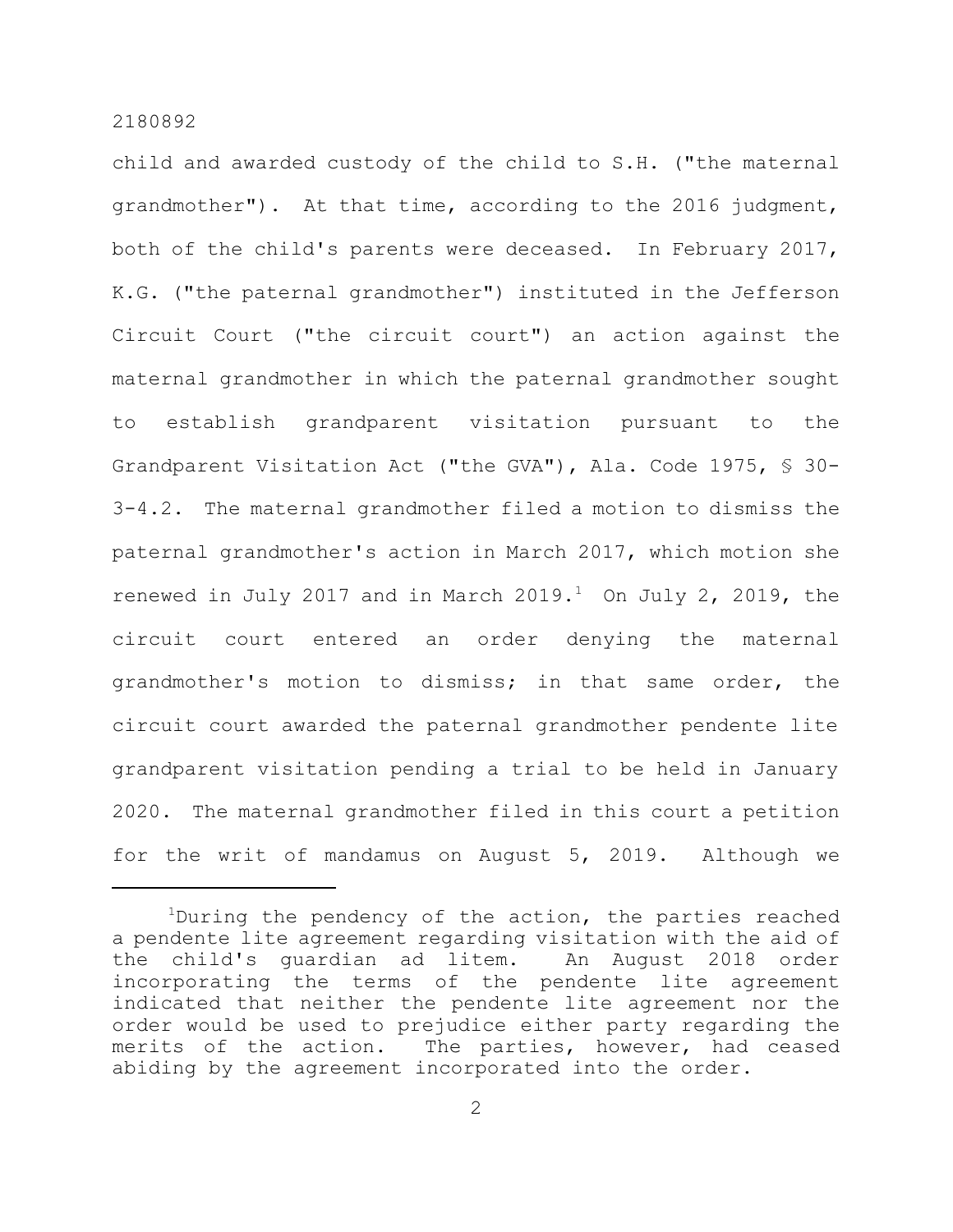called for answers to the maternal grandmother's petition, none were filed.

> "'"'A writ of mandamus is an extraordinary remedy that is available when a trial court has exceeded its discretion. Ex parte Fidelity Bank, 893 So. 2d 1116, 1119 (Ala. 2004). A writ of mandamus is "appropriate when the petitioner can show (1) a clear legal right to the order sought; (2) an imperative duty upon the respondent to perform, accompanied by a refusal to do so; (3) the lack of another adequate remedy; and (4) the properly invoked jurisdiction of the court." Ex parte BOC Group, Inc., 823 So. 2d 1270, 1272 (Ala.  $\overline{2001}$ ).'"'"

Ex parte Gentry, 228 So. 3d 1016, 1022 (Ala. Civ. App. 2017) (quoting Ex parte Brown, 963 So. 2d 604, 606–07 (Ala. 2007), quoting in turn Ex parte Rawls, 953 So. 2d 374, 377 (Ala. 2006), quoting in turn Ex parte Antonucci, 917 So. 2d 825, 830 (Ala. 2005)). A petition for the writ of mandamus is a proper vehicle for reviewing an order awarding pendente lite grandparent visitation. Ex parte Gentry, 238 So. 3d 66, 72 (Ala. Civ. App. 2017); Ex parte McElrath, 258 So. 3d 364, 367 (Ala. Civ. App. 2018).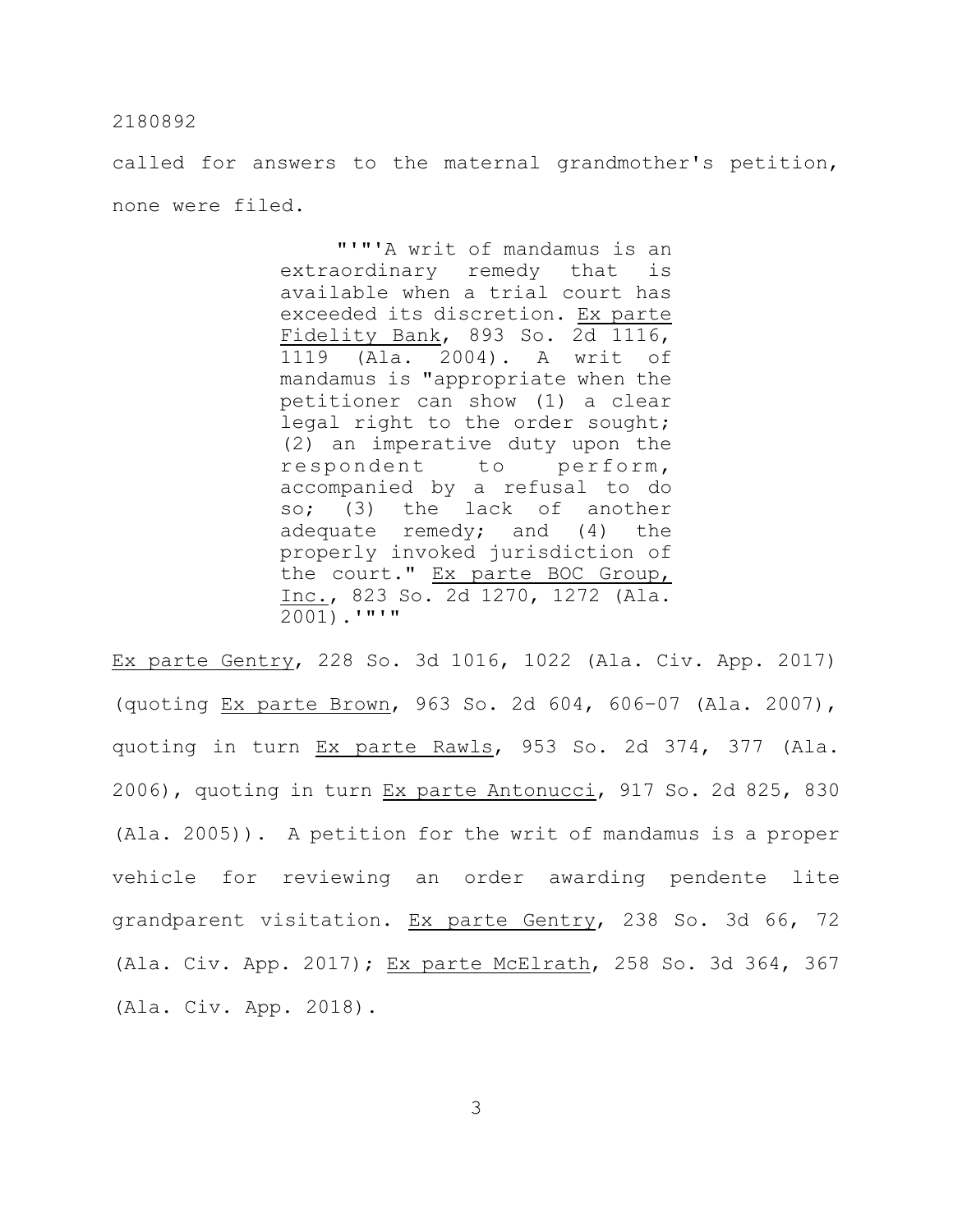In her petition, the maternal grandmother first argues that the circuit court lacks jurisdiction over the paternal grandmother's action. She asserts that the juvenile court acquired jurisdiction over the child pursuant to its exercise of dependency jurisdiction and that, because it has not terminated its jurisdiction over the child, the circuit court could not attain jurisdiction over a matter involving the child. Secondly, the maternal grandmother argues that, because custody of the child is not vested in a parent, the GVA does not operate in this instance to permit the paternal grandmother to seek visitation. Finally, the maternal grandmother asserts that, if the GVA does apply, the circuit court failed to properly apply the GVA to award the paternal grandmother pendente lite visitation because the circuit court failed to hold an evidentiary hearing and lacked evidence supporting the requirements for an award of pendente lite grandparent visitation.

We find the maternal grandmother's second issue dispositive of her petition. In essence, the maternal grandmother contends that the GVA is worded in such a way as to apply solely to conflicts regarding visitation between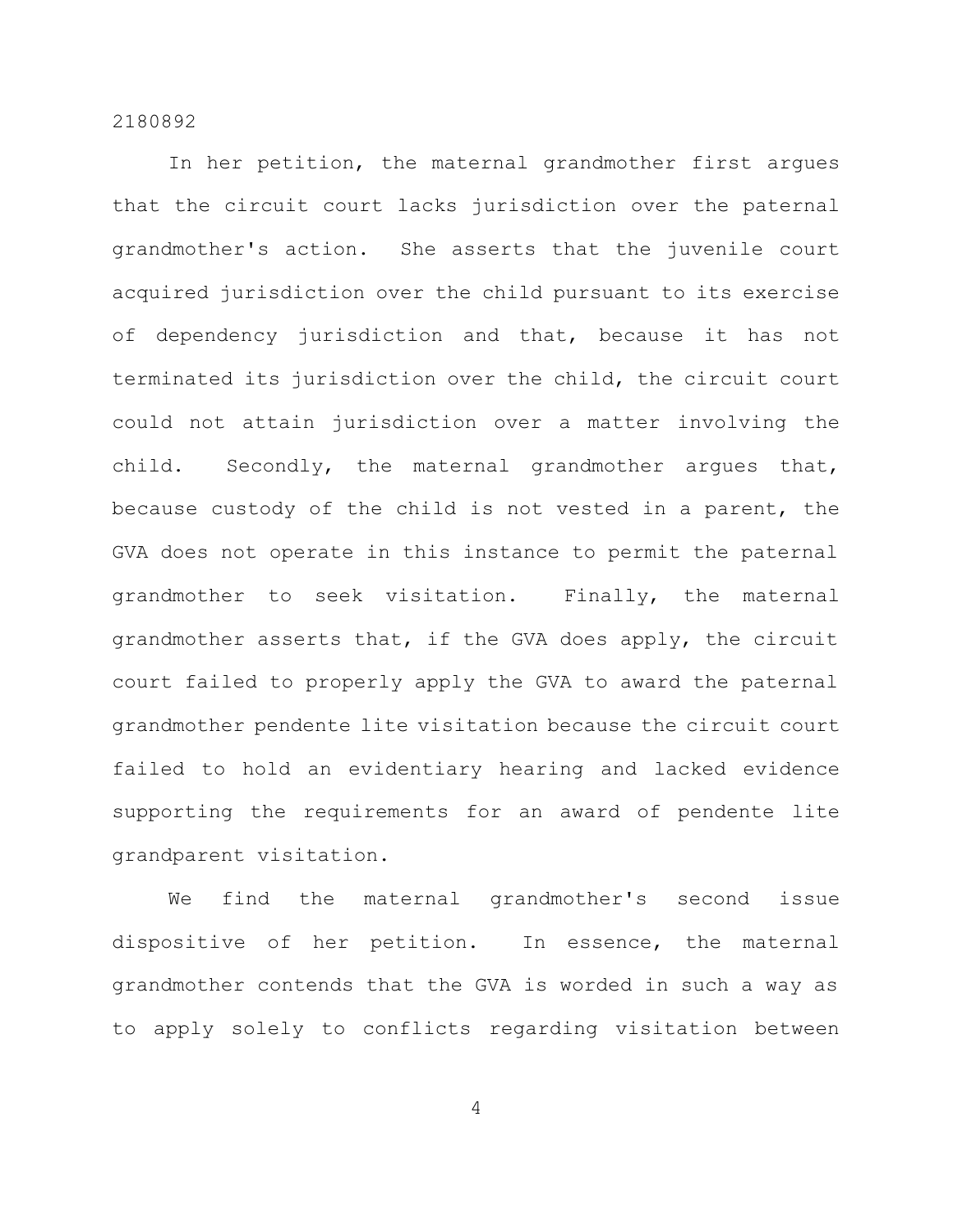grandparents and parents. Thus, she says, the paternal grandmother cannot utilize the GVA to seek visitation with the child because, although she is the child's legal custodian, the maternal grandmother is not a parent.

The GVA provides, in pertinent part:

"(b) A grandparent may file an original action in a circuit court where his or her grandchild resides or any other court exercising jurisdiction with respect to the grandchild or file a motion to intervene in any action when any court in this state has before it any issue concerning custody of the grandchild, including a domestic relations proceeding involving the parent or parents of the grandchild, for reasonable visitation rights with respect to the grandchild if any of the following circumstances exist:

"(1) An action for a divorce or legal separation of the parents has been filed, or the marital relationship between the parents of the child has been severed by death or divorce.

"(2) The child was born out of wedlock and the petitioner is a maternal grandparent of the child.

"(3) The child was born out of wedlock, the petitioner is a paternal grandparent of the child, and paternity has been legally established.

"(4) An action to terminate the parental rights of a parent or parents has been filed or the parental rights of a parent has been terminated by court order; provided, however, the right of the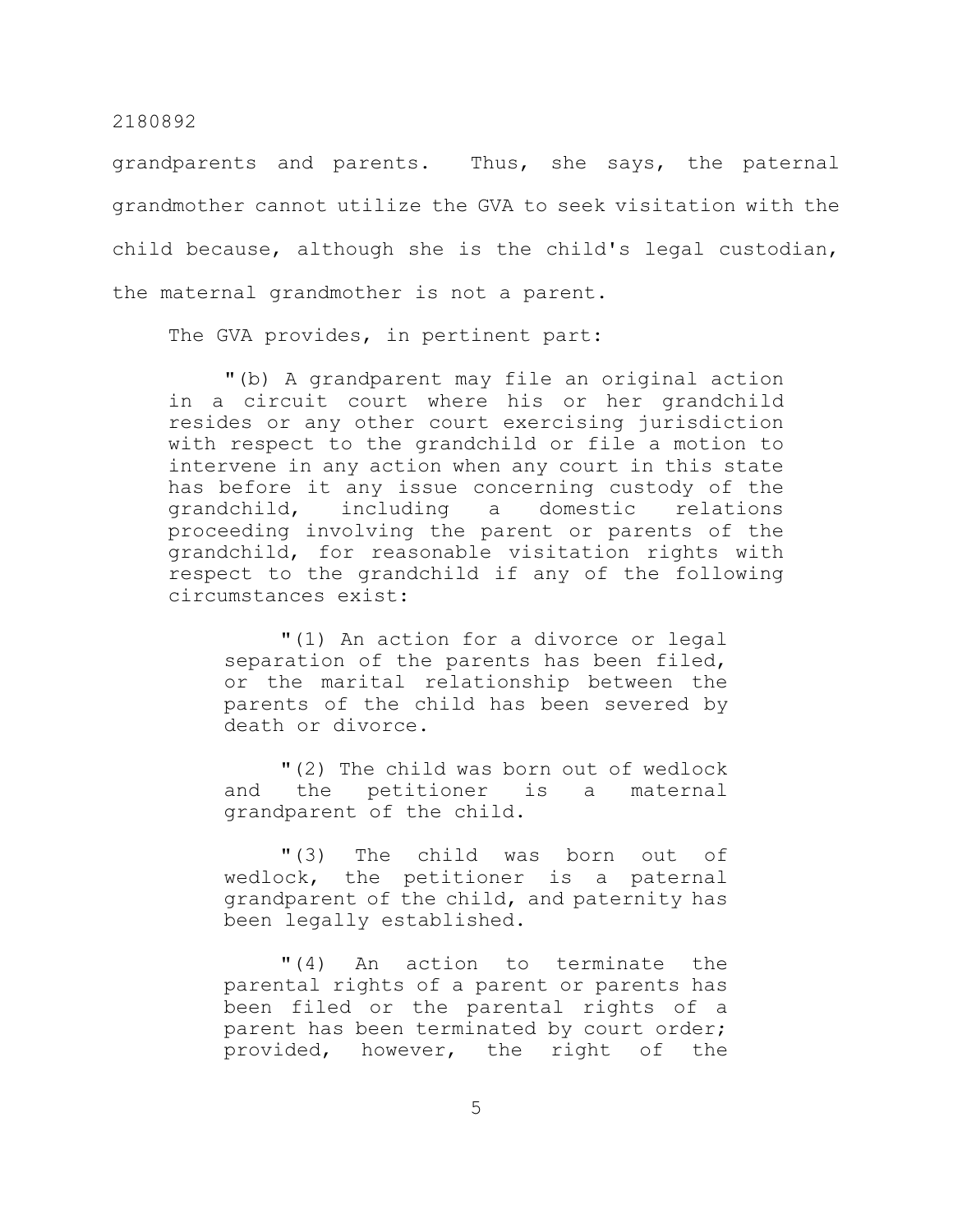grandparent to seek visitation terminates if the court approves a petition for adoption by an adoptive parent, unless the visitation rights are allowed pursuant to [Ala. Code 1975, §] 26-10A-30."

 $$30-3-4.2(b).$ 

The GVA does not define the term "parent." Generally, "'[w]ords used in a statute must be given their natural, plain, ordinary, and commonly understood meaning.'" Blue Cross & Blue Shield of Alabama, Inc. v. Nielsen, 714 So. 2d 293, 296 (Ala. 1998) (quoting IMED Corp. v. Systems Eng'g Assocs. Corp., 602 So. 2d 344, 346 (Ala. 1992)). The traditional dictionary definition of "parent" includes both "one that begets or brings forth offspring" and "a person who brings up and cares for another." Merriam–Webster's Collegiate Dictionary 900 (11th ed. 2003). Thus, the term "parent" could be read narrowly to refer to biological parents or expansively to include within its ambit persons who, like the maternal grandmother, rear children in the absence of their parents.

We are guided in our efforts to discern the intended meaning of the term "parent" as used in the GVA by the following principles.

> "'[T]he rule is well recognized that in the construction of a statute, the legislative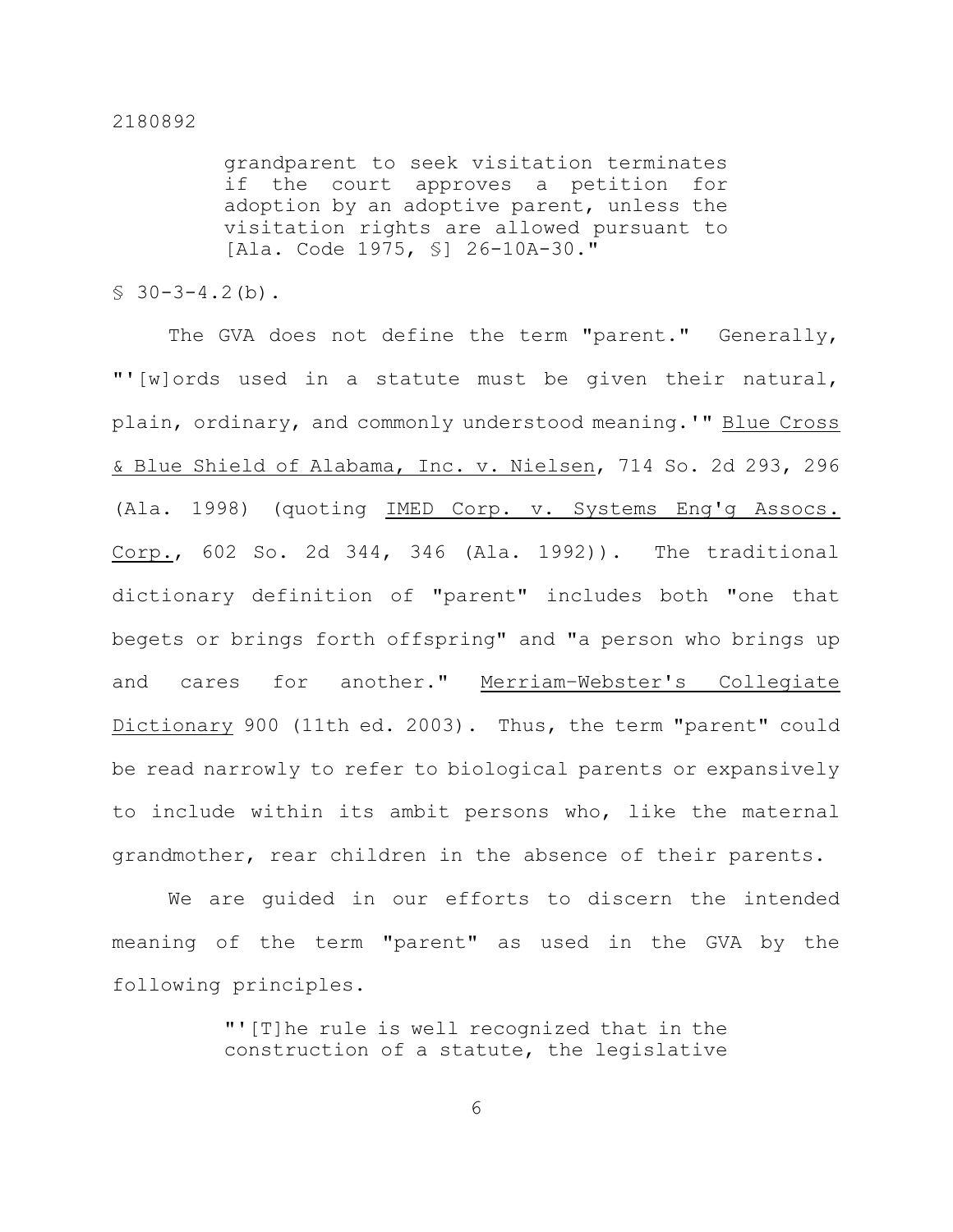intent is to be determined from a consideration of the whole act with reference to the subject matter to which it applies and the particular topic under which the language in question is found. The intent so deduced from the whole will prevail over that of a particular part considered separately.'

"Blair v. Greene, 246 Ala. 28, 30, 18 So. 2d 688, 689 (1944).

"'It is well settled that when it is interpreting a statute this Court seeks to give effect to the intent of the Legislature, as determined primarily from the language of the statute itself. Beavers v. County of Walker, 645 So. 2d 1365, 1376 (Ala. 1994) (citing Ex parte McCall, 596 So. 2d 2 (Ala. Civ. App. 199[1])); Volkswagen of America, Inc. v. Dillard, 579 So. 2d 1301 (Ala. 1991). Also, our rules of statutory construction direct us to look at the statute as a whole to determine the meaning of certain language that is, when viewed in isolation, susceptible to multiple reasonable interpretations. McRae v. Security Pac. Hous. Servs., Inc., 628 So. 2d 429 (Ala. 1993).'

"Ex parte Alfa Fin. Corp., 762 So. 2d 850, 853 (Ala. 1999)."

State Farm Mut. Auto. Ins. Co. v. Motley, 909 So. 2d 806, 813

(Ala. 2005).

Furthermore,

"'[u]nder common law principles, grandparents lacked any legal right to visitation and communication with the grandchildren if such visitation was forbidden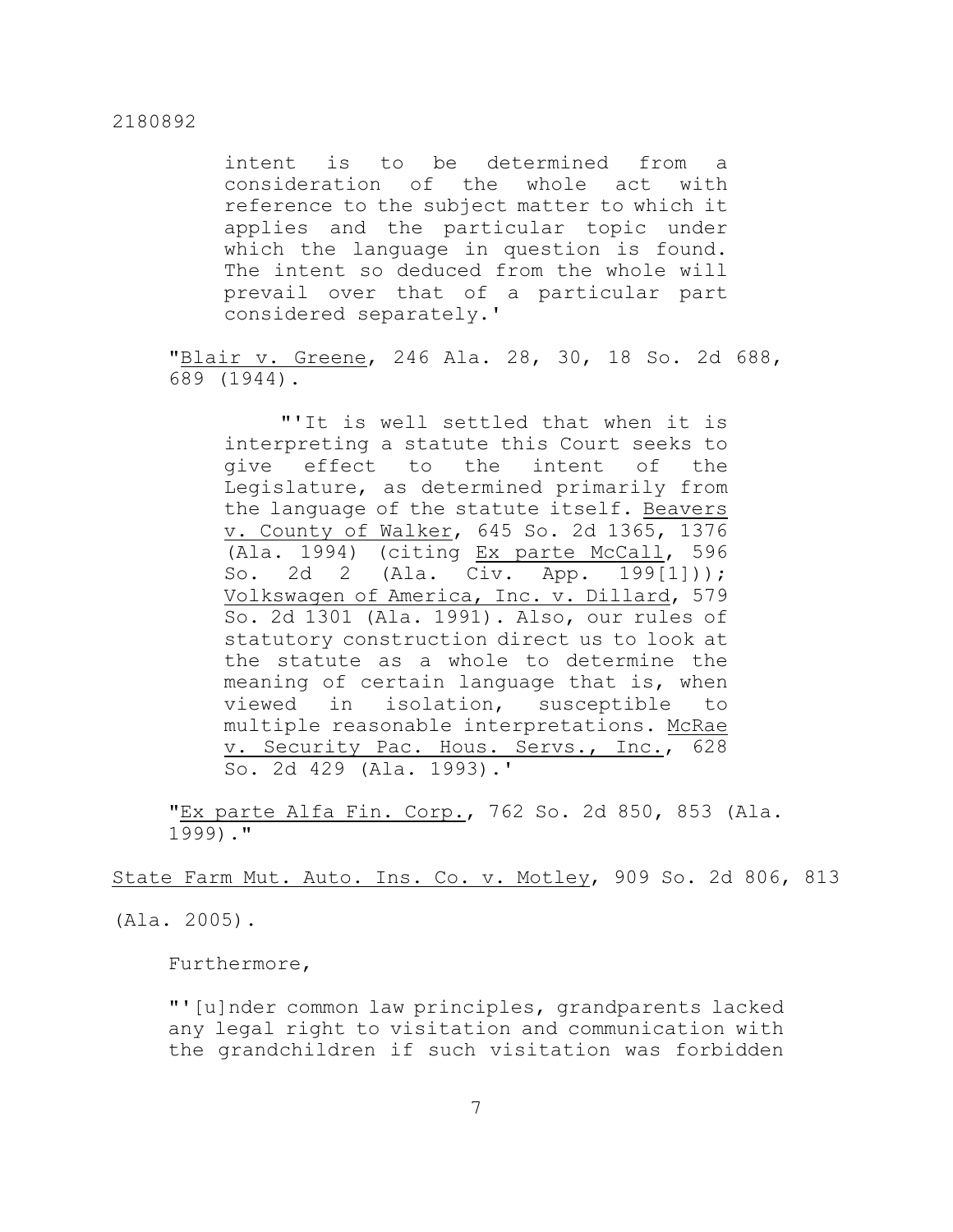by the parents.' Ex parte Bronstein, 434 So. 2d 780, 782 (Ala. 1983). ... [T]he rights of grandparents to visitation with their grandchildren exist only as created by [statute]; they are purely statutory."

Ex parte E.R.G., 73 So. 3d 634, 646 (Ala. 2011) (discussing Ala. Code 1975, former § 30-3-4.1, the predecessor statute to the GVA). Because the GVA is in derogation of the common law, we are further guided by the principle that,

"[i]n Alabama, '[s]tatutes in derogation or modification of the common law are strictly construed. Cook v. Meyer, 73 Ala. 580 (1883). Such statutes are presumed not to alter the common law in any way not expressly declared. Pappas v. City of Eufaula, 282 Ala. 242, 210 So. 2d 802 (1968).' Arnold v. State, 353 So. 2d 524, 526 (Ala. 1977)."

Baldwin v. Branch, 888 So. 2d 482, 484-85 (Ala. 2004).

A reading of the GVA itself in its entirety reveals that it contains provisions designed to recognize and protect the fundamental right of a parent to control the associations of his or her children. See Ex parte E.R.G., 73 So. 3d at 642 ("The right of parents to direct the upbringing of their children has long been recognized as fundamental by the United States Supreme Court ...."). Specifically, § 30-3-4.2(c)(1) provides "a rebuttable presumption that a fit parent's decision to deny or limit visitation to the petitioner is in the best interest of the child." In addition,  $\S$  30-3-4.2(p)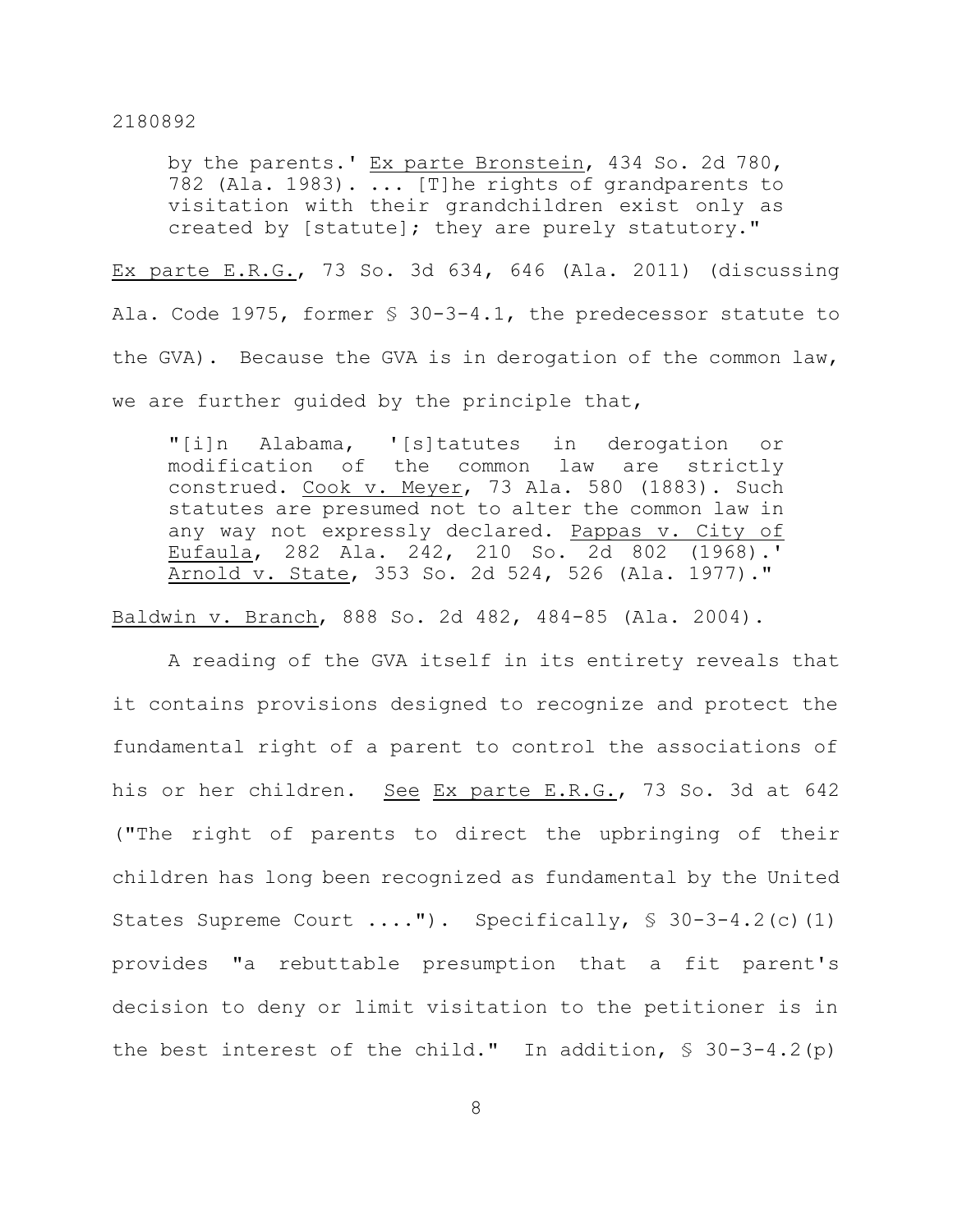"recognizes ... the fundamental rights of parents" and indicates that "a fit parent's decision regarding whether to permit grandparent visitation is entitled to special weight." Moreover, the GVA defines "grandparent" as a "parent of a parent" and requires a biological or adoptive relationship between the parent and the grandparent.  $$ 30-3-4.2(a)(1)$ . Thus, a fair reading of the GVA and a consideration of the context of the uses of the term "parent" throughout it, indicate that the legislature intended the term "parent" to refer to a person who is a natural parent or an adoptive parent of the grandchild at issue.<sup>2</sup>

The GVA creates a cause of action in which a grandparent may seek visitation rights from a parent of his or her

<sup>&</sup>lt;sup>2</sup>See Ala. Code 1975,  $\frac{1}{2}$  26-10A-25(c) ("The final decree [of adoption] shall further order that from the date of the decree, the adoptee shall be the child of the petitioners, and that the adoptee shall be accorded the status set forth in [Ala. Code 1975, §] 26-10A-29"), and Ala. Code 1975, § 26-10A-29(a) ("After adoption, the adoptee shall be treated as the natural child of the adopting parent or parents and shall have all rights and be subject to all of the duties arising from that relation ...."); see also McCaleb v. Brown, 344 So. 2d 485, 489 (Ala. 1977) (stating that "the overall policy of the adoption statute [is] to treat adopted children in all respects as natural children").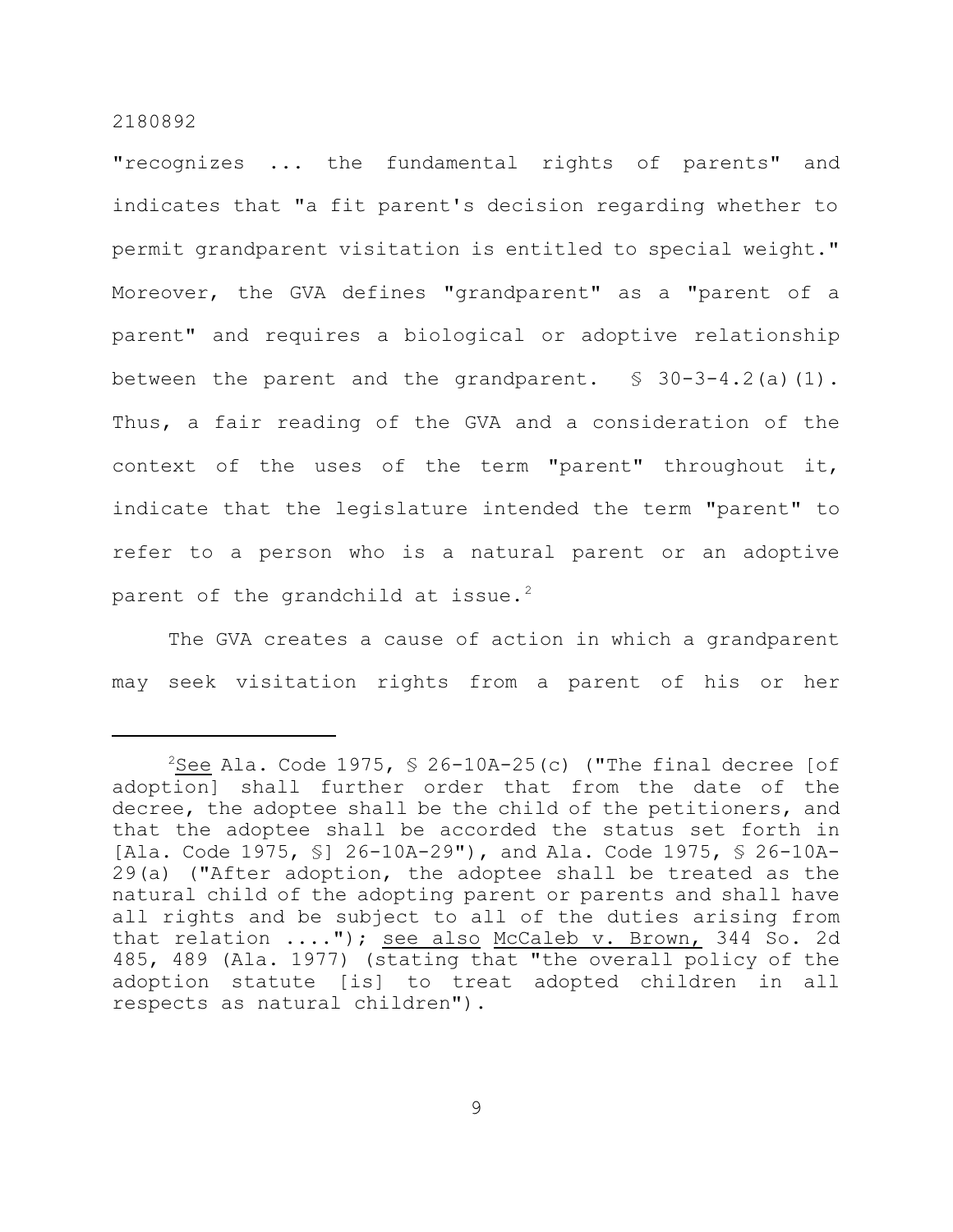grandchild, a right to which that grandparent was not entitled at common law. See Ex parte E.R.G., 73 So. 3d at 646. The creation of that cause of action was within the purview of the legislature, and this court is bound to strictly construe the statute so as to give effect to only those rights the legislature expressly created. Baldwin, 888 So. 2d at 484-85. The GVA does not create a cause of action in which a grandparent may seek visitation from a third-party custodian of his or her grandchild. Accordingly, we conclude that the maternal grandmother has demonstrated a clear, legal right to the relief that she has requested. We therefore grant the petition and instruct the circuit court to enter an order vacating its pendente lite grandparent-visitation order and dismissing the paternal grandmother's action.<sup>3</sup>

PETITION GRANTED; WRIT ISSUED.

Thompson, P.J., and Hanson, J., concur.

Moore and Donaldson, JJ., dissent, with writings.

<sup>3</sup>Because the resolution of this issue is dispositive of the maternal grandmother's petition, we pretermit discussion of the other arguments presented in that petition. L.R. v. C.G., 78 So. 3d 436, 443 (Ala. Civ. App. 2011) (citing Favorite Mkt. Store v. Waldrop, 924 So. 2d 719, 723 (Ala. Civ. App. 2005) (stating that this court would pretermit discussion of further issues in light of dispositive nature of another issue)).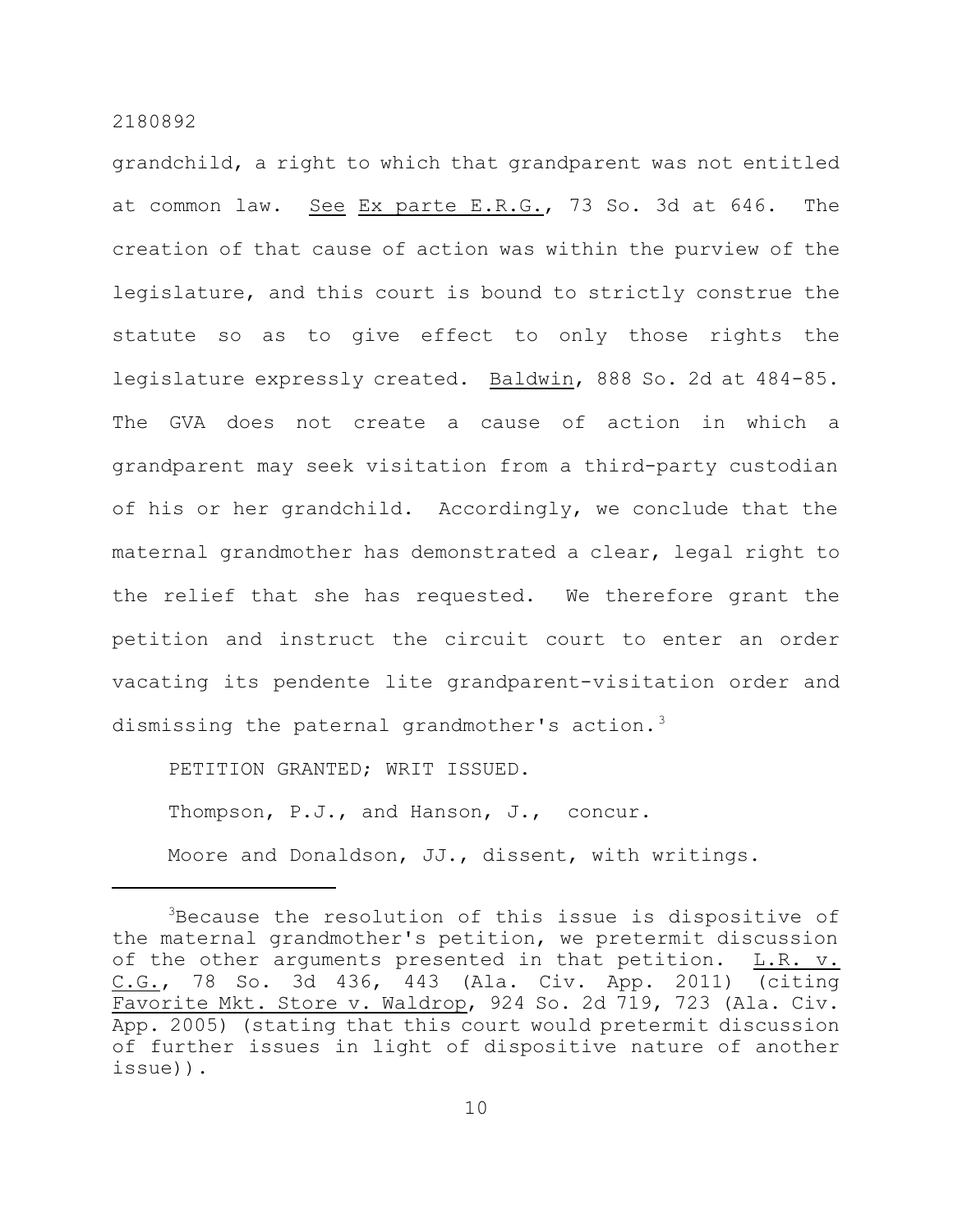MOORE, Judge, dissenting.

I respectfully dissent. In February 2017, K.G. ("the paternal grandmother") instituted an action in the Jefferson Circuit Court ("the trial court") seeking visitation with L.G. ("the child"). S.H. ("the maternal grandmother") moved the trial court to dismiss the action for lack of jurisdiction. On July 2, 2019, the trial court denied the motion to dismiss. The maternal grandmother filed in this court a petition for a writ of mandamus directing the trial court to vacate its order denying her motion to dismiss and to enter a final judgment granting her motion to dismiss.

The main opinion concludes that the Grandparent Visitation Act ("the GVA"), Ala. Code 1975, § 30-3-4.2, authorizes actions by a grandparent against only a parent of the child. I disagree.

The GVA provides, in pertinent part:

"(b) A grandparent may file an original action in a circuit court where his or her grandchild resides or any other court exercising jurisdiction with respect to the grandchild or file a motion to intervene in any action when any court in this state has before it any issue concerning custody of the grandchild, including a domestic relations proceeding involving the parent or parents of the grandchild, for reasonable visitation rights with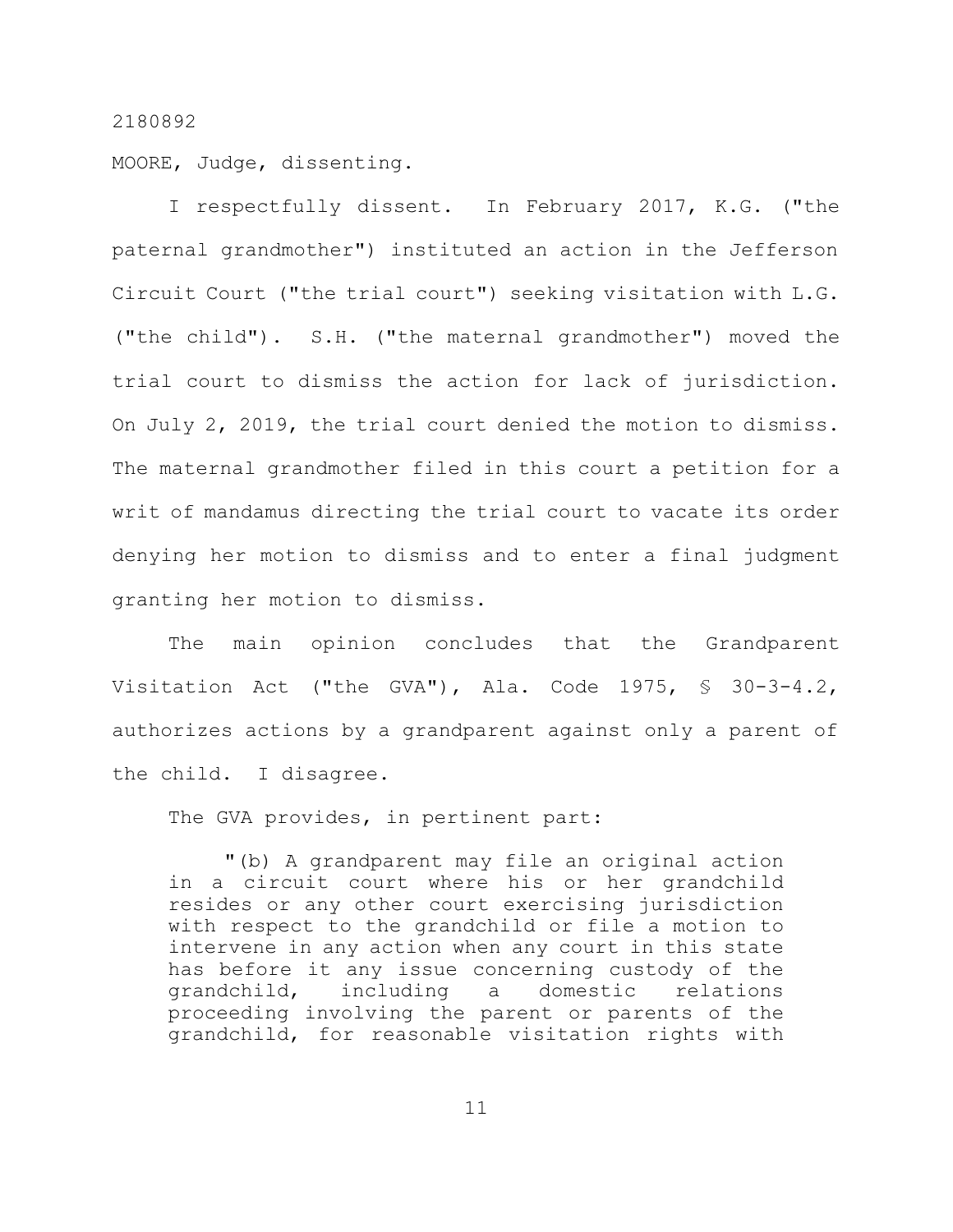respect to the grandchild if any of the following circumstances exist:

"(1) An action for a divorce or legal separation of the parents has been filed, or the marital relationship between the parents of the child has been severed by death or divorce.

"(2) The child was born out of wedlock and the petitioner is a maternal grandparent of the child.

"(3) The child was born out of wedlock, the petitioner is a paternal grandparent of the child, and paternity has been legally established.

"(4) An action to terminate the parental rights of a parent or parents has been filed or the parental rights of a parent has been terminated by court order; provided, however, the right of the grandparent to seek visitation terminates if the court approves a petition for adoption by an adoptive parent, unless the visitation rights are allowed pursuant to [Ala. Code 1975, §] 26-10A-30."

 $$30-3-4.2(b)$  (emphasis added).

The GVA plainly expresses that the petitioner must be a "grandparent," as defined in Ala. Code 1975,  $\frac{1}{5}$  30-3-4.2(a)(1), and this court has held that only a grandparent may invoke the GVA to seek visitation with a child. See Ex parte Gentry, 238 So. 3d 66 (Ala. Civ. App. 2017). On the other hand, the GVA does not expressly provide that the respondent must be a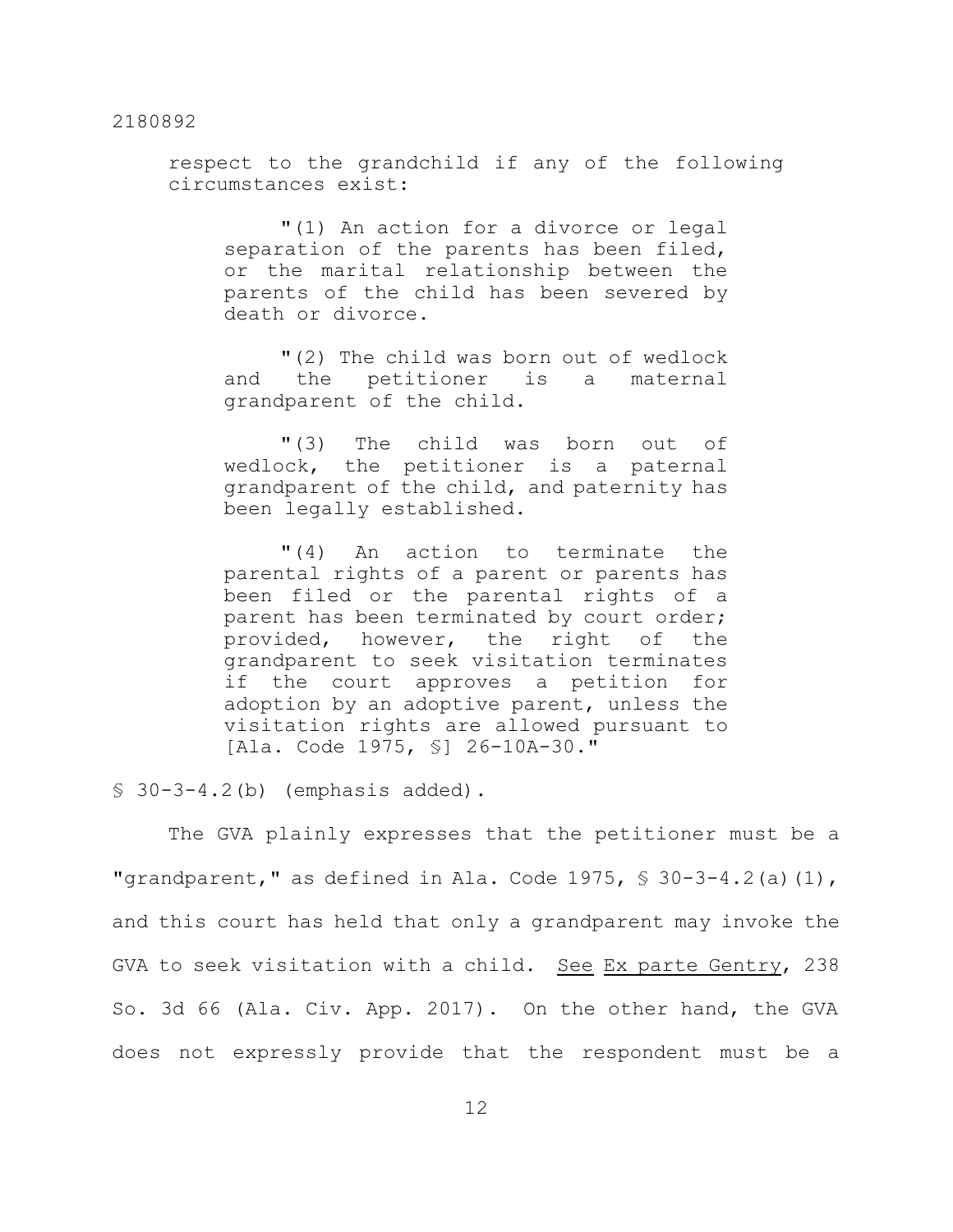parent of the child, regardless of the meaning of that term. The GVA does refer to the "parent" or "parents" of the child repeatedly, and I agree with the main opinion that the legislature intended the common meaning of those terms, So. 3d at , but nowhere in the GVA does it state that an action for grandparent visitation may be commenced only against a parent.

Section 30-3-4.2(b) broadly provides that a grandparent may file or intervene in a civil action in the appropriate court to obtain visitation with his or her grandchild when certain circumstances are met. Subdivision (b)(1) authorizes an action for grandparent visitation when "the marital relationship between the parents of the child has been severed by death or divorce." That subdivision recognizes that an action for grandparent visitation may lie when the marital relationship has terminated due to the death of one or both parents. As worded, subdivision (b)(1) contemplates proceedings for grandparent visitation following the death of a "parent" or "parents." Under Alabama law, an action against a deceased person is a nullity, see A.E. v. M.C., 100 So. 3d 587, 595 (Ala. Civ. App. 2012), so the respondent in such an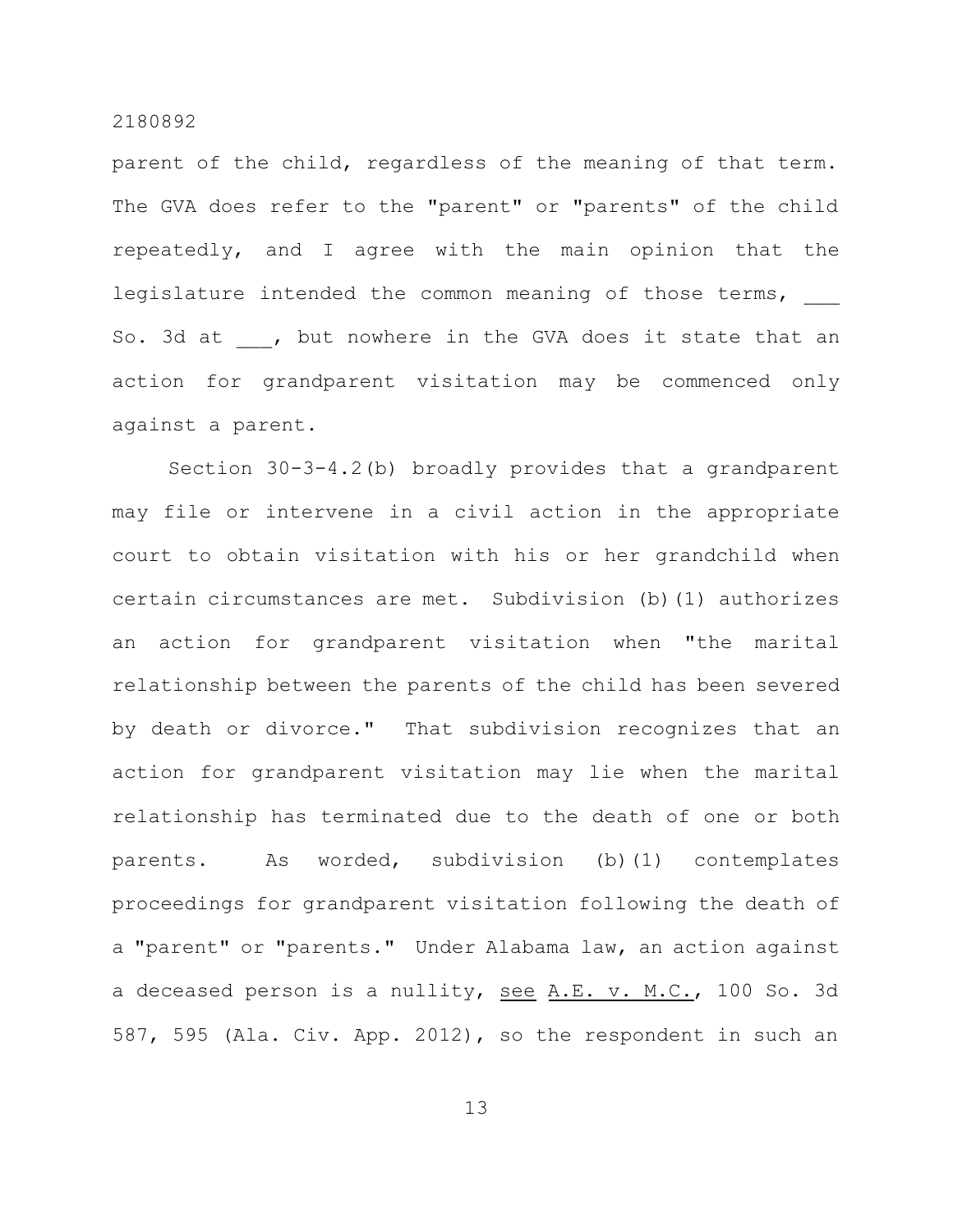action could not be the deceased parent or parents; rather, the respondent would have to be the living person or persons having legal custody of the child following the death of the parent or parents of the child.<sup>4</sup>

Subdivisions (b)(2) and (b)(3) of the GVA authorize an action for grandparent visitation when the child is born out of wedlock and other statutory criteria have been established. Those subdivisions do not require that the petition name the "parent" of the child as the respondent in such circumstances. Subdivision (b)(4) allows an action for grandparent visitation when, among other things, an action to terminate the parental rights of both parents has been filed and is proceeding, which

 $4I$  note that a predecessor to the GVA authorized an action for grandparent visitation when "[o]ne parent of the child is deceased and the surviving parent denies reasonable visitation rights." See Ala. Code 1975, former § 30-3-4(b) (as amended by Ala. Acts 1989, Act No. 89–864). That language would have applied only when the grandchild had one living parent who objected to visitation and who, presumably, would have been named as the respondent in the action. The current GVA does not use that limiting language. See W.B.B. v. H.M.S., 141 So. 3d 1062, 1064 (Ala. Civ. App. 2013) ("'It is well settled that when the legislature makes a "material change in the language of [an] original act," it is "presumed to indicate a change in legal rights." 1A Norman J. Singer, Statutes and Statutory Construction § 22:30 (6th ed. 2002) (footnote omitted). In other words, the "amendment of an unambiguous statute indicates an intention to change the law." Id.'" (quoting Pinigis v. Regions Bank, 977 So. 2d 446, 452 (Ala. 2007))).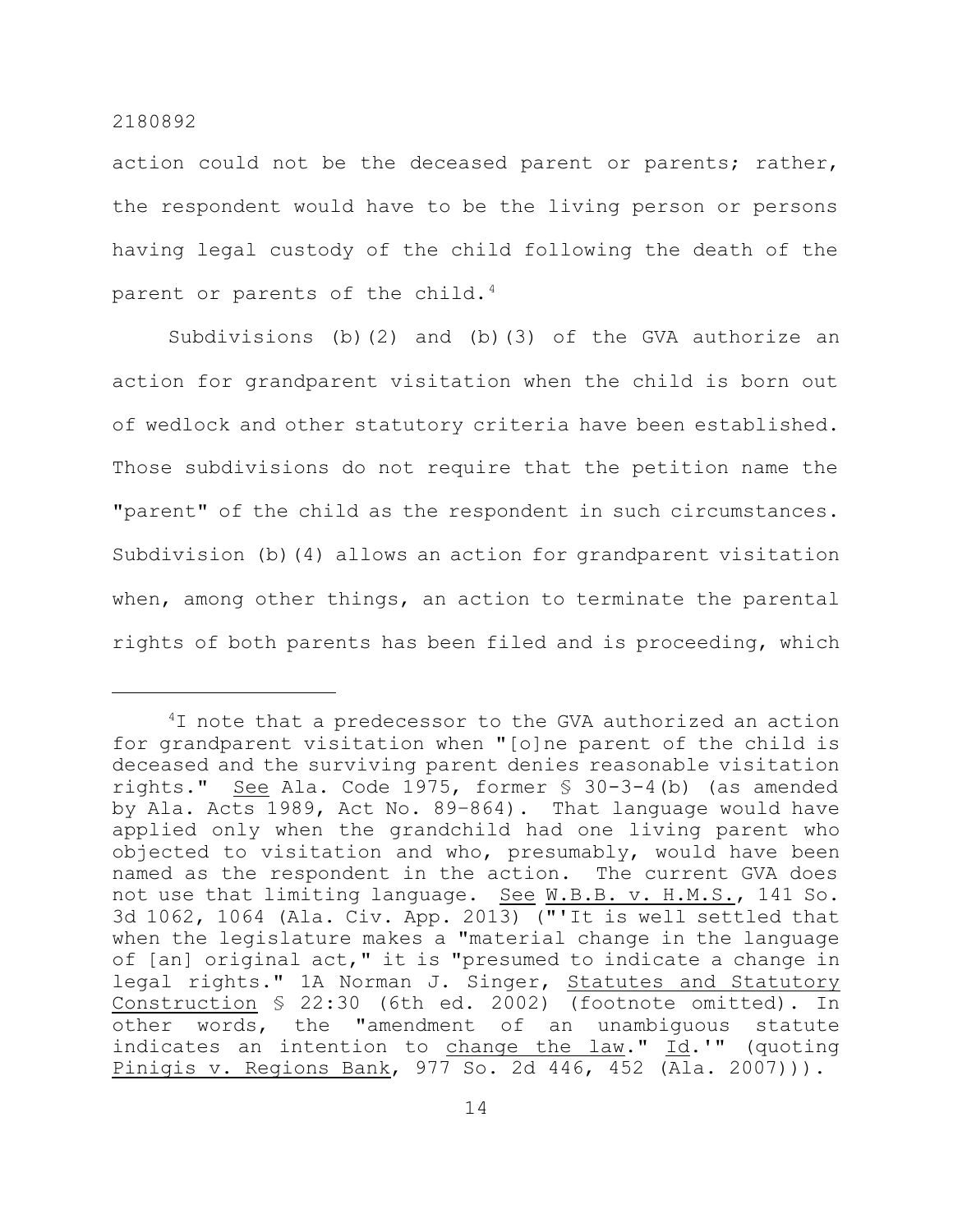ordinarily occurs after the parents have lost custody of the child to the state. Subdivision (b)(4) implicitly recognizes that the action would not proceed against the parents, but would proceed against the state as the legal custodian of the child.

I agree with the main opinion that the GVA "contains provisions designed to recognize and protect the fundamental right of a parent to control the associations of his or her children." So. 3d at . Those provisions operate when one or more of the natural parents of the child objects to the imposition of court-ordered grandparent visitation. On the other hand, those provisions have no field of operation when the child at issue has no living natural parents with fundamental custodial rights to control the associations of the child. I also agree with the main opinion that the GVA "creates a cause of action in which a grandparent may seek visitation rights from a parent of his or her grandchild, a right to which that grandparent was not entitled at common law." So. 3d at . However, I do not read the GVA as limiting its scope solely to that cause of action. The GVA also creates a cause of action in which a grandparent may seek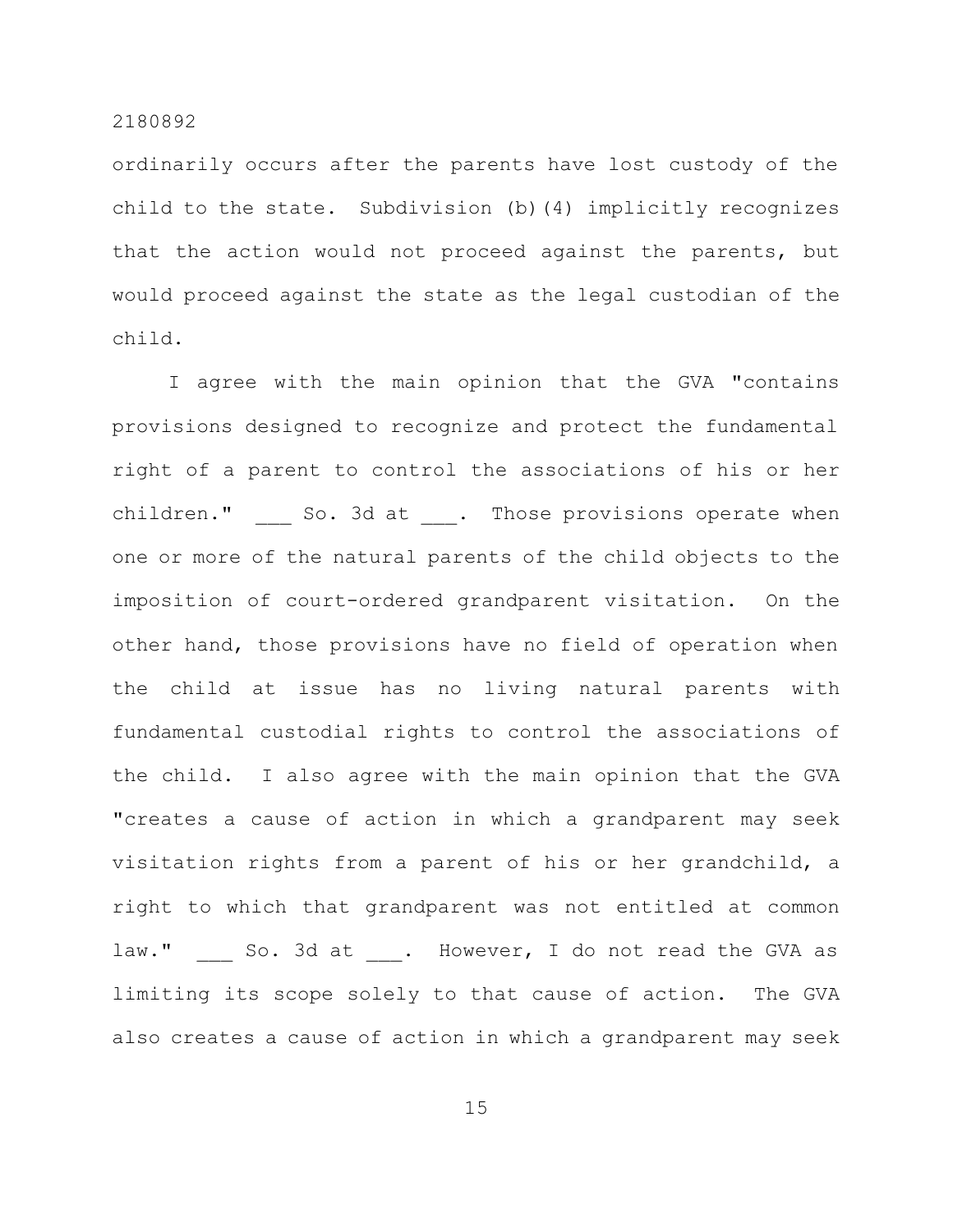visitation rights from a legal custodian of the child other than the parent of his or her grandchild when the specified statutory circumstances exist.

In this case, the maternal grandmother argues that the paternal grandmother has not stated a valid claim for grandparent visitation solely because the petition names the maternal grandmother as the respondent. The maternal grandmother argues that the GVA allows actions for grandparent visitation against only a parent. Even giving the GVA the strict construction required, see 50. 3d at , the GVA cannot be interpreted as foreclosing actions for grandparent visitation against a person, other than a parent, who is exercising custody of a child. The maternal grandmother does not argue that the paternal grandmother has failed to allege the existence of one or more of the circumstances required by the GVA in order to maintain her claim for visitation. Thus, the maternal grandmother has not shown a clear legal right to dismissal of the petition for grandparent visitation on this ground.

The maternal grandmother argues two other grounds to support her petition for a writ of mandamus. Having decided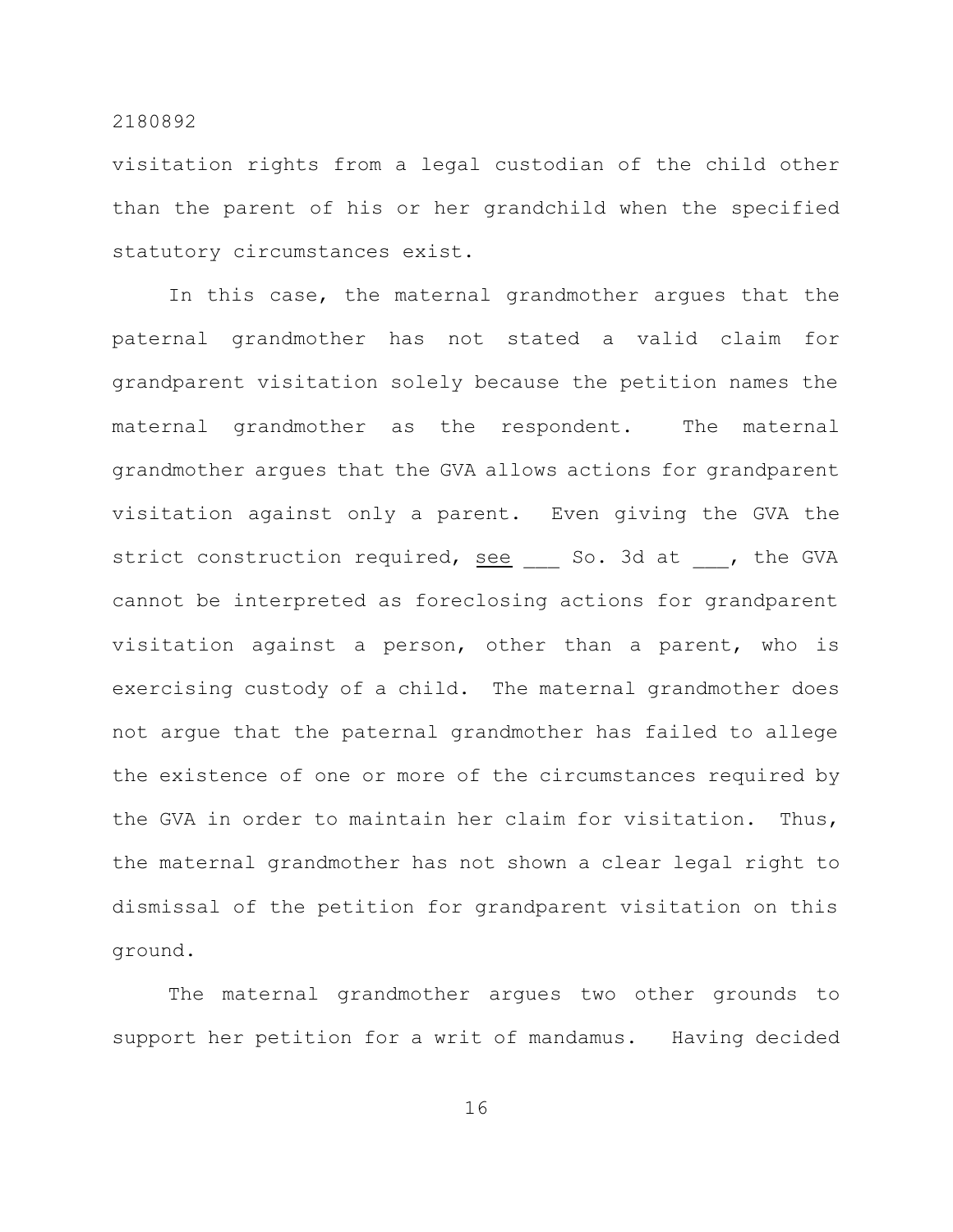that the GVA does not allow for petitions for visitation against third-party custodians, and so. 3d at  $\qquad$ , the main opinion does not consider those alternative grounds for relief. I reject the proposition that the GVA authorizes actions for grandparent visitation against only the parents of a child, so I believe the appropriate course of action would be to address the remaining two arguments of the maternal grandmother to determine if either warrant extraordinary mandamus relief.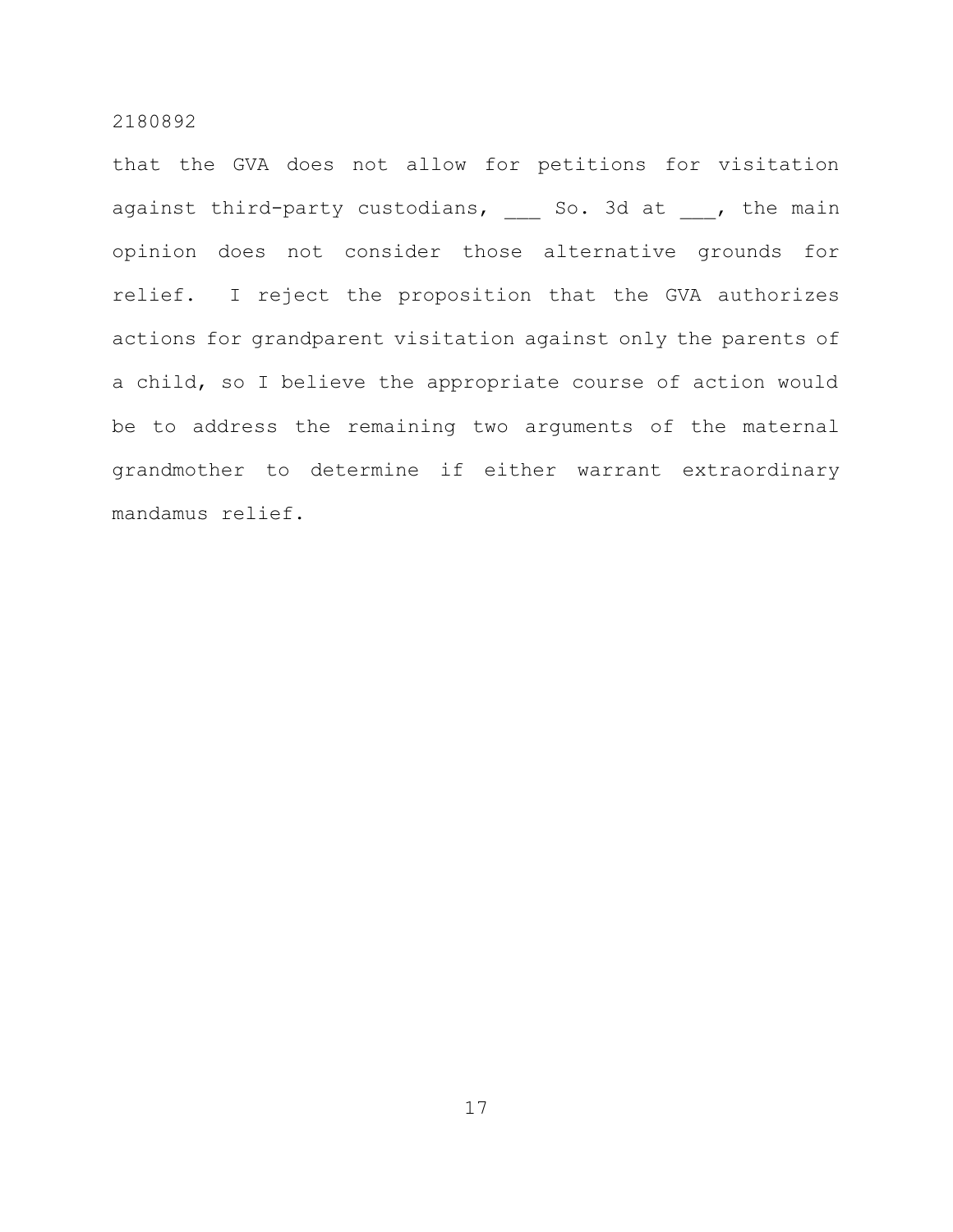DONALDSON, Judge, dissenting.

I agree with Judge Moore's analysis of the Grandparent Visitation Act, Ala. Code 1975, § 30-3-4.2, and join his dissent on that issue. I write specially to address the other two grounds for issuance of the writ of mandamus asserted by S.H. ("the maternal grandmother") in her petition.

One of those other grounds is her contention that the Jefferson Circuit Court ("the circuit court") could not exercise jurisdiction over a claim seeking grandparent visitation because, she says, the Jefferson Juvenile Court ("the juvenile court") had continuing and exclusive jurisdiction over L.G. ("the child") following its determination that the child was dependent. Although I think the juvenile court had continuing jurisdiction over the child pursuant to § 12-15-117(a), Ala. Code 1975, that jurisdiction was not exclusive with respect to proceedings brought pursuant to § 12-15-115, Ala. Code 1975. See Ex parte F.T.G., 199 So. 3d 82, 86-87 (Ala. Civ. App. 2015) (holding that a juvenile court's original jurisdiction over a civil proceeding brought pursuant to § 12-15-115(a)(6), Ala. Code 1975, was not exclusive). Moreover, a juvenile court's nonexclusive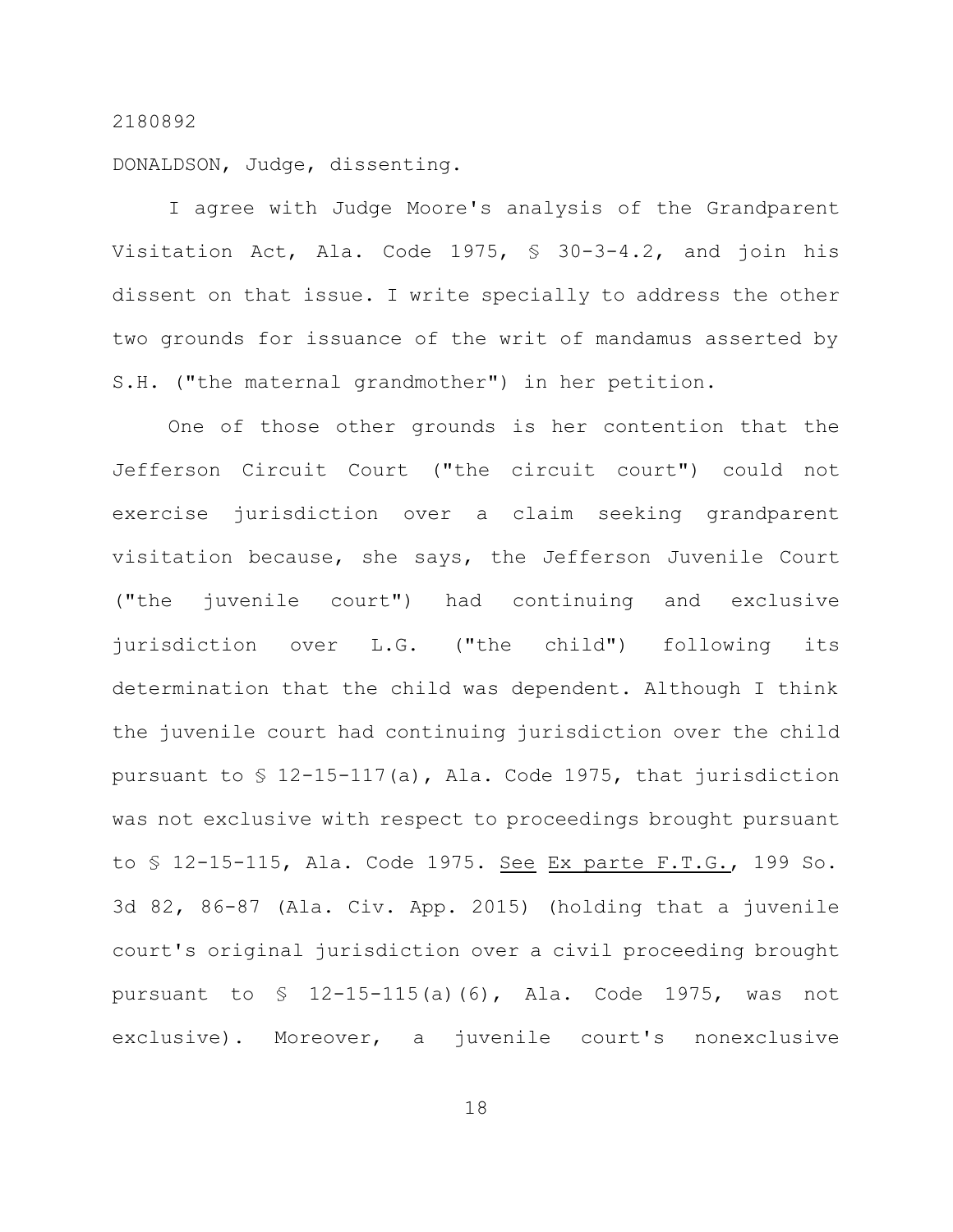jurisdiction over grandparent-visitation claims conferred by  $$12-15-115(a)(10)$ , Ala. Code 1975, is limited to claims that are "filed as part of a juvenile court case involving the same child." The materials presented to us indicate that K.G.'s grandparent-visitation claim was not joined with any other claim over which the juvenile court would have had jurisdiction; rather, it was filed as the sole claim in K.G.'s petition in the circuit court. Therefore, the circuit court could properly exercise jurisdiction over K.G.'s claim because it was the circuit court located where the child resided. See § 30-3-3.4(b), Ala. Code 1975. Accordingly, I cannot conclude that the maternal grandmother has established that she has a clear legal right to a writ of mandamus based on her contention that the circuit court could not exercise jurisdiction over K.G.'s claim seeking grandparent visitation.

The maternal grandmother also contends that, if it has jurisdiction over the claim, the circuit court did not comply with the requirement of  $\S$  30-3-4.2( $\Omega$ ), Ala. Code 1975, which states that "the court may, after a hearing, enter a pendente lite order granting temporary visitation rights to a grandparent." Based on the plain language of the statute, the